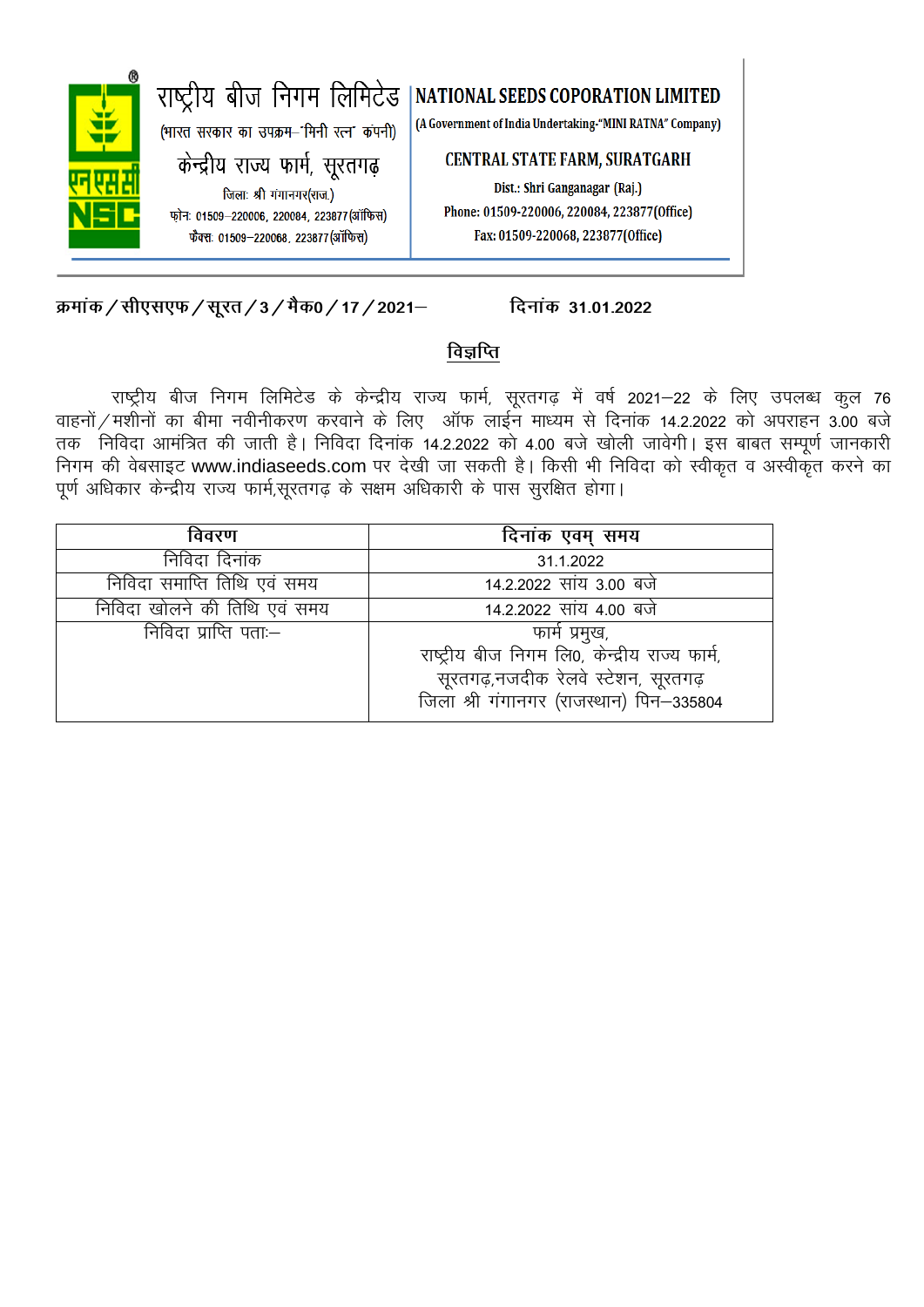### **National Seeds Corporation Limited**

### **Central State Farm Suratgarh**

#### **Terms and condition for the tender invited for insurance of vehicles at CSF Suratgarh**

**1> Period of insurance of vehicles will be one year from date of previous policy expiry date (Details mentioned in the tender document) .**

**2> Only the nationalized insurance company/ Broking firm which are registered license holder of insurance regulatory & development authority (IRDA) are eligible for participating in this tender.**

**3> Bidder has to submit their tender through offline mode only. Tenderer shall quote the lowest amount of premium chargeable (In Rs.) inclusive of all taxes, vehicle inspection charges etc. only in the format given in the tender. If any tenderer quote their insurance premium based on other IDV, IMT & TPPD coverage etc (other than mentioned values in the tender document), he shall mention & enclose, Vehicle wise such case details explicitly with their tender. No extra charge will be paid by farm other than quoted rate in the tender. The company which will provide maximum no's of L1 rates will be the successful bidder in case of any their Negotiation of rates required the same will be done with the lowest bidder only.**

**4> Conditional tender will not be accepted. Director CSF suratgarh reserves the right to accept or reject (without assigning any reason) any one or all tenders received and the tender shall not be entitled to claim any cost, charges, expenses in submission of the offer.**

**5> The farm would not be required to assign a reason for the choice of any party at any time prior to issue date of work order.** 

**6> The successful bidder has to maintain the record of farm vehicles ensured and a prior notice ( 15 days advance) before expiry of any existing policy must be submitted by the successful insurance company/ tenderer.** 

**7> In case of any rate revision occur between the rate contract period(i.e. within a year) the successful tenderer has to submit the basic circular issued for revision of rates (i.e. circular issued from IRDA or circular issued under Motor vehicle Act etc ) & the circular issued by the insurance company. These both documents are required essentially before any revision of insurance premiums for the vehicles.**

**8> in case of any dispute between CSF Suratgarh and the successful insurance company, the matter will be put up to Hon'ble CMD National seeds corporation limited New Delhi for arbitration and the decision made by him or his nominated person will be final and acceptable to both parties(i.e. Farm & the successful insurance company) . In case of any legal dispute the area of jurisdiction will be the court situated in Suratgarh.** 

**9> Payment of insurance premium will be paid in advance directly in account of the successful bidder. the successful bidder has to provide insurance policies & premium Receipt/ invoice immediately or maximum within 3 working days. Insurance company must provide their account details with the tender document.** 

**10> EMD and Tender fee will not be considered for this tender.**

**We have read & understand all terms and conditions mentioned above and these are fully acceptable to us.**

**Sign & seal of tenderer**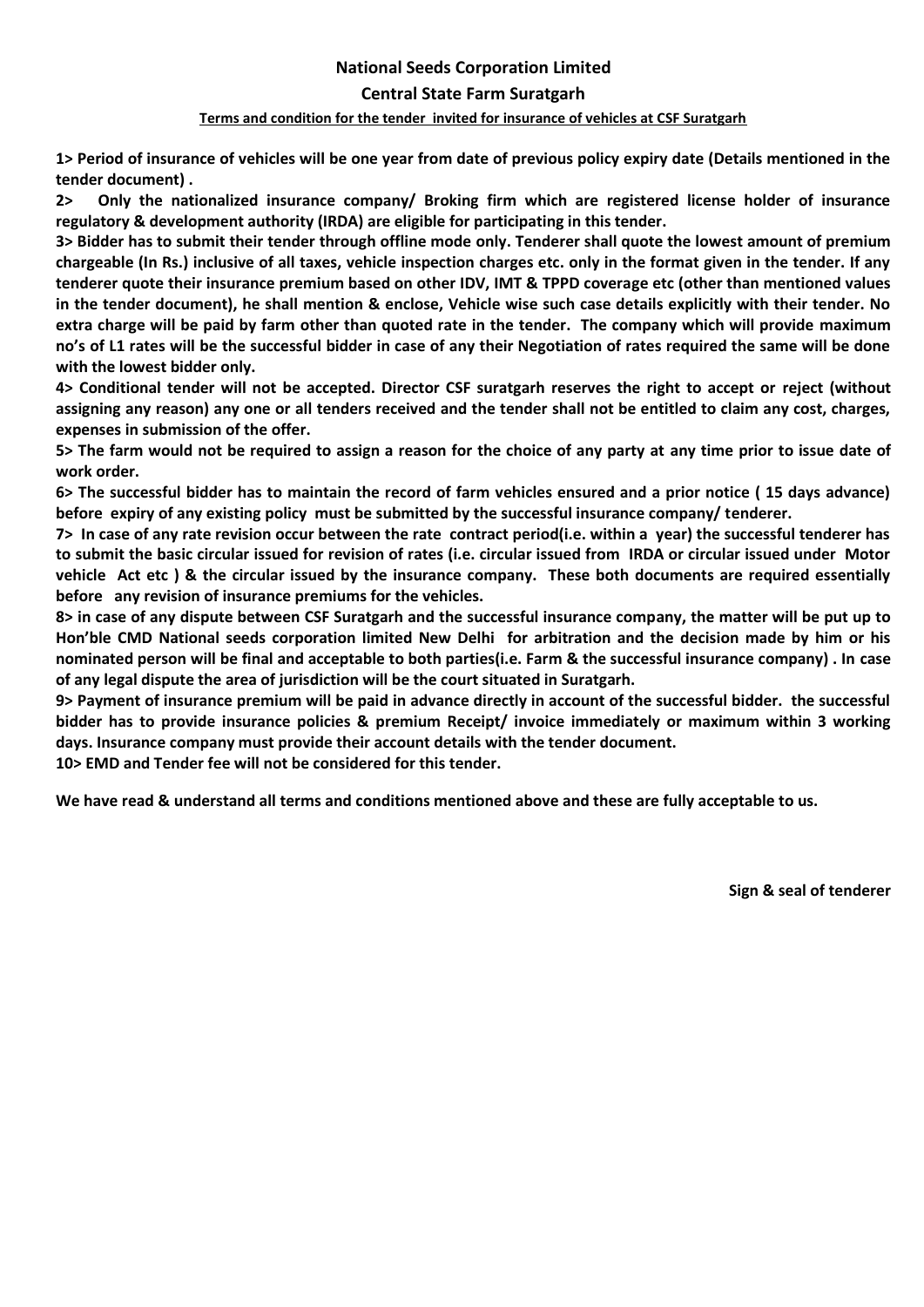|                | <b>Detail of Vehicles</b> |                                |                     |                                       |                          |                               |                                               |                              |                                                    |
|----------------|---------------------------|--------------------------------|---------------------|---------------------------------------|--------------------------|-------------------------------|-----------------------------------------------|------------------------------|----------------------------------------------------|
| Sr.<br>No.     | Model No.<br>/Make        | Year/<br>ate Of<br>urchas<br>e | Vehicle Reg.<br>No. | <b>Reg.valid from</b><br>Date to date | Type of<br><b>Policy</b> | <b>IMT</b><br>&<br><b>PPD</b> | <b>Thired</b><br>Party/<br>Composite<br>Party | <b>Insurance</b><br>validity | Rate<br>ffered for 1<br>Year<br>nsurance in<br>Rs. |
| $\mathbf{1}$   | Tractor NH 7500           | 2007                           | RJ13RA2287          | 10.01.2008-<br>09.01.2023             | Liability<br>olicy Only  |                               | Thired<br>Party                               | 17.02.2022                   |                                                    |
| $\overline{2}$ | Tractor NH 7500           | 2012                           | RJ 13-RA-9394       | 26.11.2012-<br>25.11.2027             |                          |                               |                                               | 17.02.2022                   |                                                    |
| 3              | Tractor NH 7500           | 2012                           | RJ13RA9393          | 26.11.2012-<br>25.11.2027             |                          |                               |                                               | 17.02.2022                   |                                                    |
| 4              | Tractor NH 7500           | 2012                           | RJ13RA9392          | 26.11.2012-<br>25.11.2027             |                          |                               |                                               | 17.02.2022                   |                                                    |
| 5              | Tractor NH 7500           | 2012                           | RJ13RA9391          | 26.11.2012-<br>25.11.2027             |                          |                               |                                               | 17.02.2022                   |                                                    |
| 6              | Tractor NH 7500           | 2012                           | RJ13RA9390          | 26.11.2012-<br>25.11.2027             |                          |                               |                                               | 17.02.2022                   |                                                    |
| 7              | Tractor NH 7500           | 2012                           | RJ13RA9389          | 26.11.2012-<br>25.11.2027             |                          |                               |                                               | 17.02.2022                   |                                                    |
| 8              | Tractor NH 7500           | 2012                           | RJ13RA9388          | 26.11.2012-<br>25.11.2027             | Package<br>Policy        | Yes                           | composit<br>Party                             | 17.02.2022                   |                                                    |
| 9              | Tractor NH 7500           | 2013                           | RJ13RB4658          | 06.01.2014-<br>05.01.2029             |                          |                               |                                               | 17.02.2022                   |                                                    |
| 10             | Tractor NH 7500           | 2013                           | RJ13RB4659          | 06.01.2014-<br>05.01.2029             |                          |                               |                                               | 17.02.2022                   |                                                    |
| 11             | Tractor NH 7500           | 2013                           | RJ13RB4660          | 06.01.2014-<br>05.01.2029             |                          |                               |                                               | 17.02.2022                   |                                                    |
| 12             | Tractor NH 7500           | 2013                           | RJ 13RB4661         | 06.01.2014-<br>05.01.2029             |                          |                               |                                               | 17.02.2022                   |                                                    |
| 13             | Tractor NH 4710           | 2013                           | RJ 13-RB-4656       | 06.01.2014-<br>05.01.2029             |                          |                               |                                               | 17.02.2022                   |                                                    |
| 14             | Tractor NH 4710           | 2013                           | RJ 13-RB-4657       | 06.01.2014-<br>05.01.2029             |                          |                               |                                               | 17.02.2022                   |                                                    |
| 15             | J.D. 5204                 | 2008                           | RJ13RA2899          | 22.12.2008-<br>21.12.2023             |                          |                               | Thired<br>Party                               | 17.02.2022                   |                                                    |
| 16             | JD5204                    | 2008                           | RJ13RA2898          | 22.12.2008-<br>21.12.2023             |                          |                               |                                               | 17.02.2022                   |                                                    |
| 17             | JD5204                    | 2008                           | RJ13RA2897          | 22.12.2008-<br>21.12.2023             |                          |                               |                                               | 17.02.2022                   |                                                    |
| 18             | JD5204                    | 2008                           | RJ13RA2901          | 22.12.2008-<br>21.12.2023             | Liability<br>olicy Only  | Yes                           |                                               | 17.02.2022                   |                                                    |
| 19             | JD5204                    | 2008                           | RJ13RA2896          | 22.12.2008-<br>21.12.2023             |                          |                               |                                               | 17.02.2022                   |                                                    |
| 20             | JD5204                    | 2008                           | RJ13RA2895          | 22.12.2008-<br>21.12.2023             |                          |                               |                                               | 17.02.2022                   |                                                    |
| 21             | JD5204                    | 2008                           | RJ13RA2900          | 22.12.2008-<br>21.12.2023             |                          |                               |                                               | 17.02.2022                   |                                                    |
| 22             | JD5204                    | 2008                           | RJ13RA2894          | 22.12.2008-<br>21.12.2023             |                          | Yes                           | Thired<br>Party                               | 17.02.2022                   |                                                    |
| 23             | JD5204                    | 2008                           | RJ13RA2893          | 22.12.2008-<br>21.12.2023             | Liability                |                               |                                               | 17.02.2022                   |                                                    |
| 24             | M&M DI 605<br>OZER        | 2009                           | RJ13RA3374          | 12.11.2007-<br>10.12.2022             | olicy Only               | Yes                           | Thired<br>Party                               | 17.02.2022                   |                                                    |
| 25             | M&M DI 555                | 2007                           | <b>UP40 F 2902</b>  | 04.12.2007-<br>03.12.2022             |                          |                               | Thired<br>Party                               | 17.02.2022                   |                                                    |
| 26             | M&M DI 555                | 2007                           | RJ13RA2251          | 12.11.2007-<br>10.12.2022             | Liability<br>olicy Only  | Yes                           |                                               | 17.02.2022                   |                                                    |
| 27             | M&M DI 555                | 2007                           | RJ13RA2249          | 11.12.2007-<br>10.12.2022             |                          |                               |                                               | 17.02.2022                   |                                                    |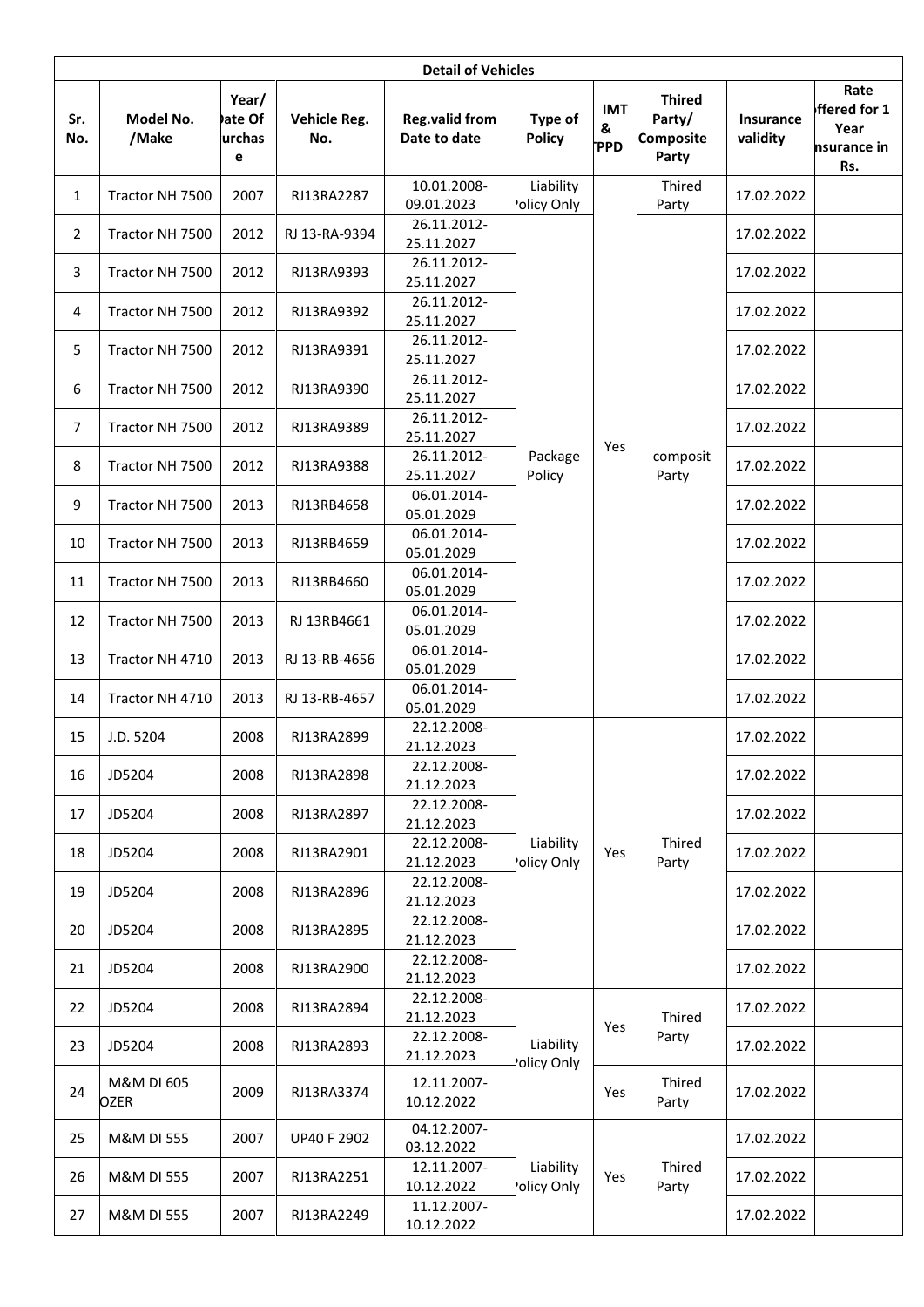| 28 | M&M DI 555                           | 2007 | RJ13RA2248        | 11.12.2007-<br>10.12.2022 |                         |     |                   | 17.02.2022 |  |
|----|--------------------------------------|------|-------------------|---------------------------|-------------------------|-----|-------------------|------------|--|
| 29 | M&M DI 555                           | 2007 | RJ13RA2247        | 11.12.2007-<br>10.12.2022 |                         |     |                   | 17.02.2022 |  |
| 30 | <b>M&amp;M DI 555</b>                | 2007 | RJ13RA2246        | 11.12.2007-<br>10.12.2022 |                         |     |                   | 17.02.2022 |  |
| 31 | POWER TRAC<br>55                     | 2005 | RJ13RA1158        | 16.06.2006-<br>15.06.2021 |                         |     |                   | 17.02.2022 |  |
| 32 | POWER TRAC<br>55                     | 2005 | RJ13RA1162        | 16.06.2006-<br>15.06.2021 | Liability<br>olicy Only | Yes | Thired<br>Party   | 17.02.2022 |  |
| 33 | <b>POWER TRAC</b><br>55              | 2005 | UP40E2819         | 14.06.2006-<br>13.06.2021 |                         |     |                   | 17.02.2022 |  |
| 34 | BOLERO 2523CC                        | 2009 | RJ13 UA1282       | 17.04.2009-<br>19.04.2024 | Package<br>Policy       | Yes | composit<br>Party | 17.02.2022 |  |
| 35 | <b>TRUCK TATA</b><br><b>C 709EX</b>  | 2012 | RJ13GA8576        | 01.01.2012-<br>31.05.2027 | Package                 | Yes | composit          | 17.02.2022 |  |
| 36 | <b>TRUCK TATA</b><br><b>FC 709EX</b> | 2012 | RJ13GA8577        | 01.01.2012-<br>31.05.2019 | Policy                  |     | Party             | 17.02.2022 |  |
| 37 | <b>KARTAR</b><br><b>DMBINE 4400</b>  | 2006 | 401m 9+0          | 14.07.2006-<br>13.07.2021 |                         |     |                   | 17.02.2022 |  |
| 38 | <b>NEW HOLLAND</b><br>500            | 2007 | KA36TA6296        | N/A                       | Liability<br>olicy Only | Yes | Thired<br>Party   | 17.02.2022 |  |
| 39 | <b>NEW HOLLAND</b><br>500            | 2007 | KA36TA6297        | N/A                       |                         |     |                   | 17.02.2022 |  |
| 40 | <b>NEW HOLLAND</b><br>D10            | 2015 | RJ13RC1832        | 26.02.2016-<br>25.02.2031 |                         |     | composit<br>Party | 17.02.2022 |  |
| 41 | <b>NEW HOLLAND</b><br>510            | 2016 | RJ13RC4220        | 14.03.2017-<br>13.03.2032 |                         |     |                   | 17.02.2022 |  |
| 42 | <b>NEW HOLLAND</b><br>510            | 2016 | RJ13RC4218        | 14.03.2017-<br>13.03.2032 | Package<br>Policy       | Yes |                   | 17.02.2022 |  |
| 43 | <b>NEW HOLLAND</b><br>510            | 2016 | RJ13RC4216        | 14.03.2017-<br>13.03.2032 |                         |     |                   | 17.02.2022 |  |
| 44 | <b>NEW HOLLAND</b><br>510            | 2016 | RJ13RC4215        | 14.03.2017-<br>13.03.2032 |                         |     |                   | 17.02.2022 |  |
| 45 | <b>NEW HOLLAND</b>                   | 2012 | KA-36 TB-<br>9102 | N/A                       | Liability<br>olicy Only |     | Thired<br>Party   | 17.02.2022 |  |
| 46 | <b>JD COMBINE</b><br>/70             | 2018 | APPLIED           |                           |                         |     |                   | 17.02.2022 |  |
| 47 | JD 5310<br>RACTOR                    | 2018 | RJ13RD2410        | N/A                       | Package<br>Policy       | Yes | Composit<br>Party | 17.02.2022 |  |
| 48 | JD 5310<br>RACTOR                    | 2018 | RJ13RD2409        |                           |                         |     |                   | 17.02.2022 |  |
| 49 | JD 5310<br>RACTOR                    | 2018 | RJ13RD2406        |                           |                         | Yes | Composit<br>Party | 17.02.2022 |  |
| 50 | JD 5310<br>RACTOR                    | 2018 | RJ13RD2407        |                           | Package                 |     |                   | 17.02.2022 |  |
| 51 | JD 5310<br>RACTOR                    | 2018 | RJ13RD2408        | N/A                       | Policy                  |     |                   | 17.02.2022 |  |
| 52 | JD 5310<br>RACTOR                    | 2018 | RJ13RD2540        |                           |                         |     |                   | 17.02.2022 |  |